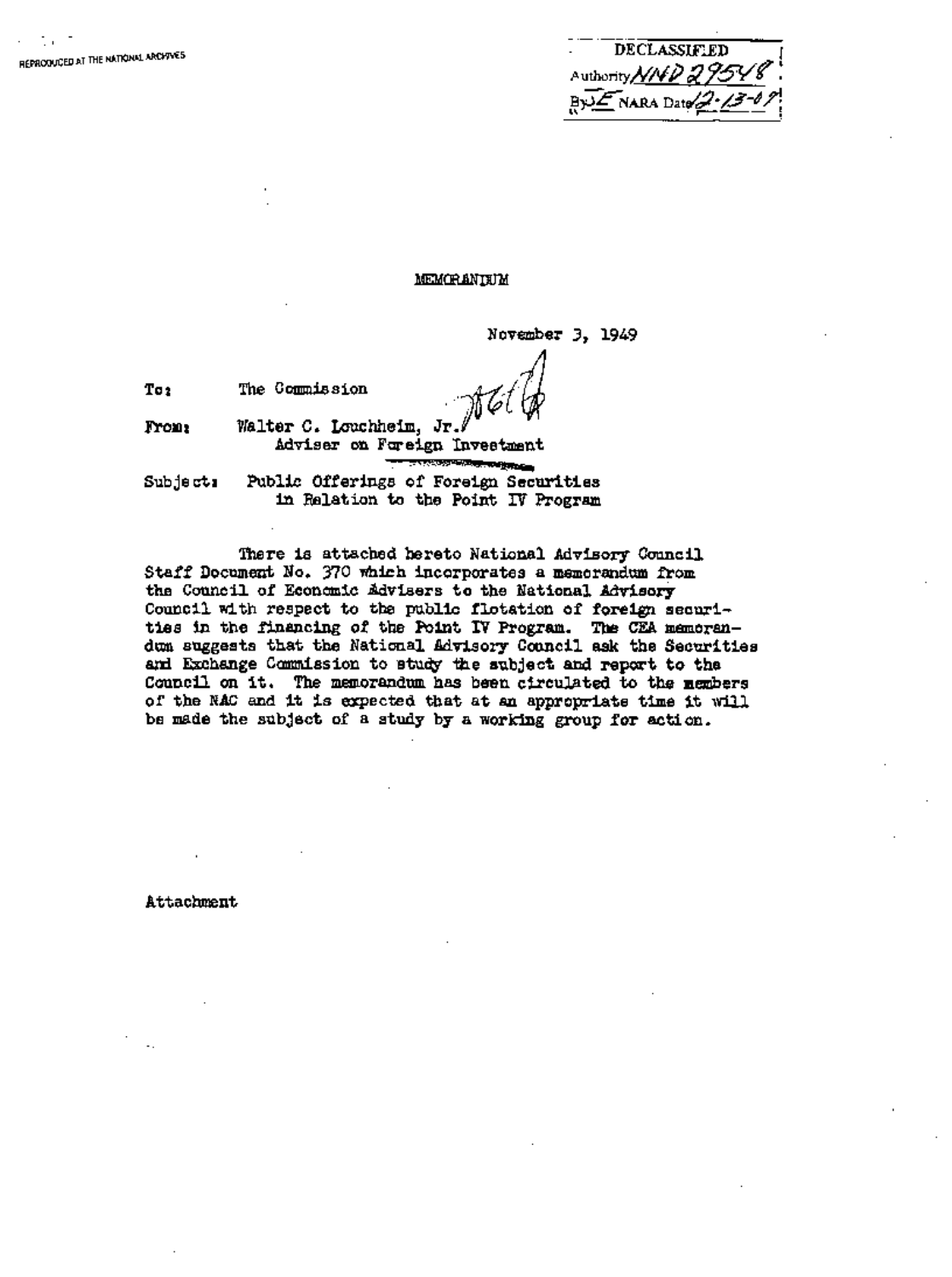| Authority NND 29548                | <b>DECLASSIF.ED</b> |  |
|------------------------------------|---------------------|--|
|                                    |                     |  |
| $B\sqrt{2\pi N}$ NARA Date 2.13-07 |                     |  |

CONFIDENTIAL

×,

National Advisory Council Staff Document No. 370 October 17, 1949

 $\mathbf{r}$ 

EXECUTIVE OFFICE OF THE PRESIDENT Council of Economic Advisers

Washington 25, D. C.

October 10, 1949

To: Mr. Dillon Glendinning, Secretary, National Advisory Council

From: Walter S. Salant

Subject: Public Offerings of Foreign Securities

In connection with the investment aspects of the Point Four Program the Government has placed great emphasis on the desirability of securing private capital. This emphasis has been almost entirely upon direct investment. The stated reason for this is the advantage of direct investment in providing its own technical knowledge and skills. But I believe an important unstated reason is the difficulty of floating foreign securities in the private capital markets.

It seems to me that direct investment has certain clear limitations and that public flotation of foreign securities is a desirable and essential part of The Point Four Program.

For one thing, direct investment is not likely to make available any eignificant quantity of free dollars to underdeveloped countries. Devaluation of European currencies has made European capital goods more competitive with American capital goods. Investment of American capital in a form which provides free dollars to the underdeveloped countries could be expected to result in their purchasing a considerable quantity of capital goods in Europe, thus contributing to Europe's ability to earn dollars, as well as permitting the underdeveloped countries to secure capital goods where they are cheapest.

At the same time, if it were possible for foreign countries to sell securities to private investors, many of the projects which must be undertaken by public sutherities in the underdeveloped country could be financed by private capital here. Thus the mere fact that the borrower was a foreign government would not make it necessary for the United States Government to be the lender. The absence of any source of funds between private direct equity capital and public lean capital will certainly impede the progress of the program.